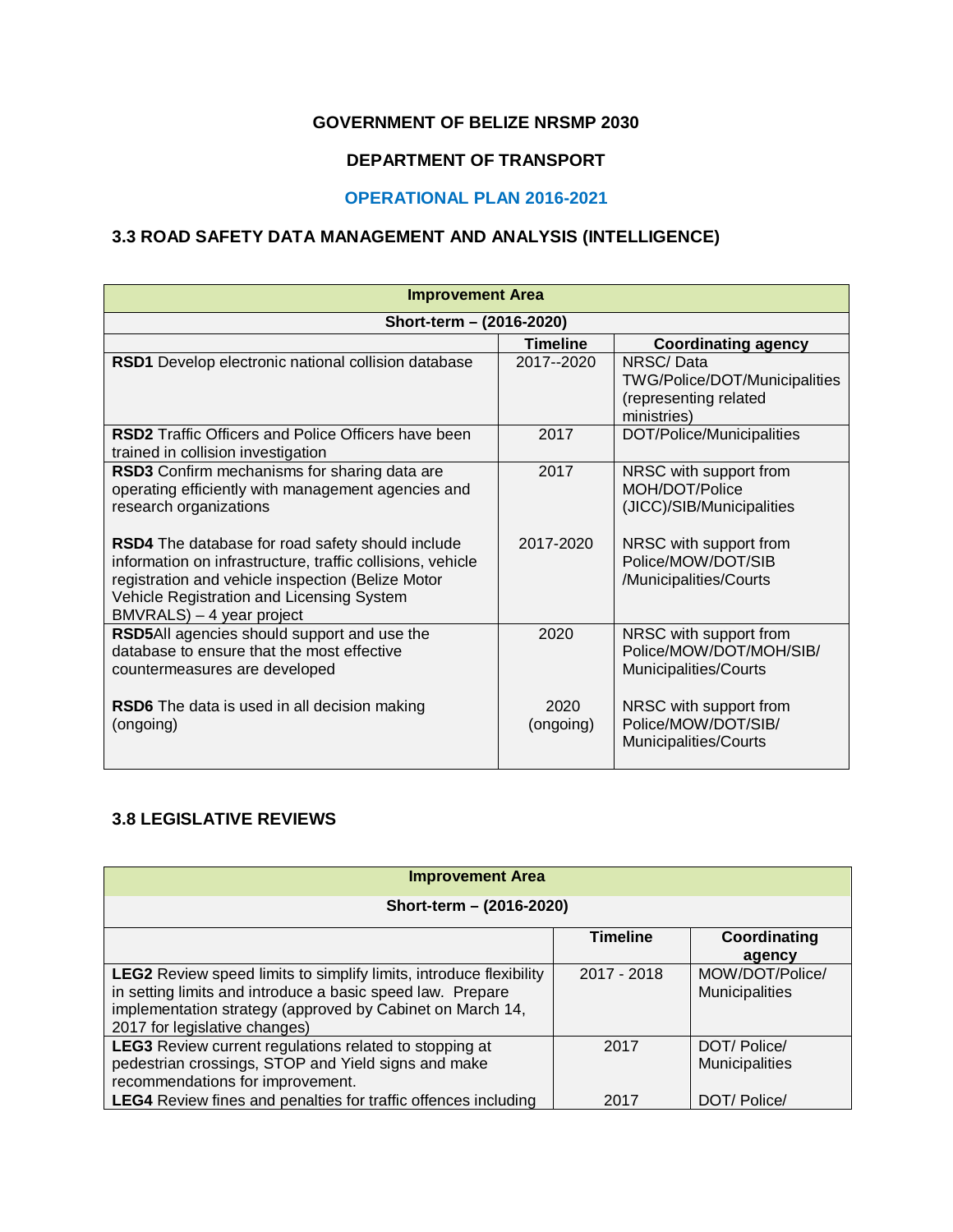| <b>Improvement Area</b>                                                                                                                                                                                               |      |                                                                 |
|-----------------------------------------------------------------------------------------------------------------------------------------------------------------------------------------------------------------------|------|-----------------------------------------------------------------|
| moving violations, such as approaching pedestrian crossings<br>and not stopping; failing to stop at Yield and STOP signs and<br>amend accordingly (approved by Cabinet on March 14, 2017<br>for legislative changes). |      | Municipalities                                                  |
| <b>LEG5</b> Review regulations related to the consumption of<br>alcohol on public transportation and make necessary<br>amendments (approved by Cabinet on March 14, 2017 for<br>legislative changes).                 | 2017 | DOT/Police/<br>Municipalities                                   |
| LEG6 Develop policy to prosecute traffic offences involving<br>death and serious injury and reckless driving through the<br>courts. Assess institutional capacity requirements.                                       | 2017 | Min. of Justice/<br>Belize Police/DOT/<br>Municipalities/Courts |
| <b>LEG7</b> Review rules on illegal overtaking and draft new rules to<br>support enforcement                                                                                                                          | 2018 | DOT/Police/<br><b>Municipalities</b>                            |
| <b>LEG8</b> Revise provisions of Road Traffic Law related to helmet<br>use on bicycles and motorcycles                                                                                                                | 2018 | DOT/Police/<br>Municipalities                                   |
| <b>LEG9</b> Improve regulations to introduce operator licensing<br>system for commercial transporters                                                                                                                 | 2018 | DOT/ Police/<br><b>Municipalities</b>                           |
| <b>LEG10</b> Review measures to improve enforcement of<br>overloading, supervise weighing operations and audit fine<br>collection. Substantially increase fines for overloading.                                      | 2019 | DOT/MOW Police/<br>Municipalities                               |
| LEG11 Establish policies/procedures to deliver administrative<br>justice, through sanctions and fines, including a penalty point<br>system                                                                            | 2020 | DOT/MOJ                                                         |

# **3.11 HR DEVELOPMENT**

| <b>Improvement Area</b>                                        |                 |                |  |  |  |  |
|----------------------------------------------------------------|-----------------|----------------|--|--|--|--|
| Short term - (2016-2020)                                       |                 |                |  |  |  |  |
|                                                                | <b>Timeline</b> | Coordinating   |  |  |  |  |
|                                                                |                 | agency         |  |  |  |  |
| HR2 Strengthen human resources development and traffic         | 2017            | DOT/Police/    |  |  |  |  |
| safety guidelines to develop enforcement personnel with        |                 | Municipalities |  |  |  |  |
| skills and a higher level of understanding of new enforcement  |                 |                |  |  |  |  |
| measures and methods                                           |                 |                |  |  |  |  |
| HR3 Develop police resources to ensure quantity, quality and   | 2017 onwards    | DOT/Police     |  |  |  |  |
| professional ethics                                            |                 |                |  |  |  |  |
| <b>HR4</b> Conduct training and development of human resources | 2017 onwards    | <b>DOT</b>     |  |  |  |  |
| for transport planning, organization and management            |                 |                |  |  |  |  |
| HR5 Strengthen the Transport Inspection human resources        | 2018 onwards    | <b>DOT</b>     |  |  |  |  |
| at all levels. Complete a system of initial and advanced       |                 |                |  |  |  |  |
| training for the transportation inspectors at different levels |                 |                |  |  |  |  |
| and ranks                                                      |                 |                |  |  |  |  |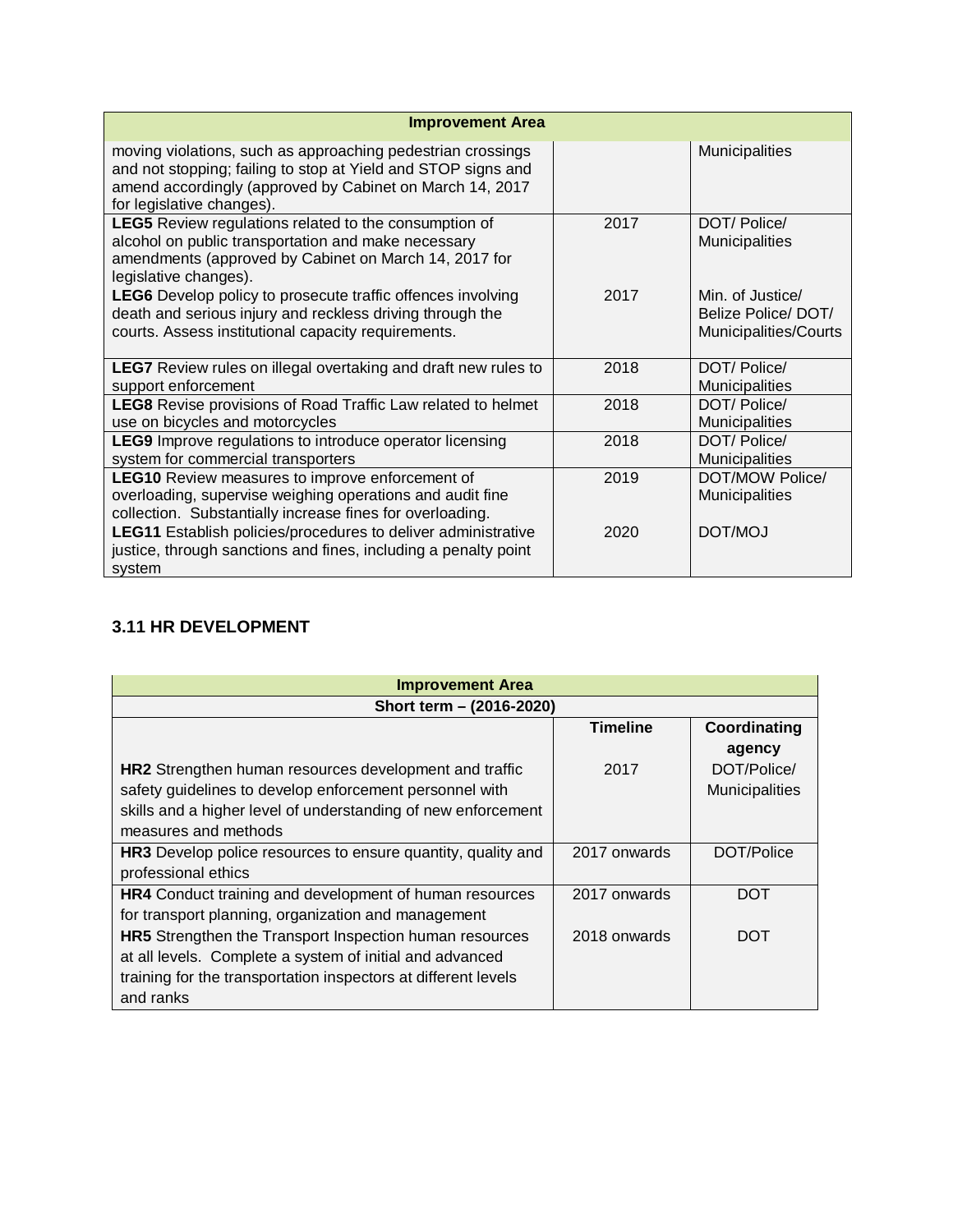#### **SAFER VEHICLES**

| <b>Improvement Area</b>                                     |                 |                            |  |  |  |
|-------------------------------------------------------------|-----------------|----------------------------|--|--|--|
| Short-term - (2016-2020)                                    |                 |                            |  |  |  |
|                                                             | <b>Timeline</b> | Coordinating               |  |  |  |
|                                                             |                 | agency                     |  |  |  |
| V1 Strengthen the management of vehicle registration by     | 2018            | <b>DOT/</b> Municipalities |  |  |  |
| improving the technical safety quality and traffic          |                 |                            |  |  |  |
| environmental protection                                    |                 |                            |  |  |  |
| V2 Improve coordination between partners for detection of   | 2017            | DOT/Police/                |  |  |  |
| dangerous vehicles                                          |                 | Municipalities             |  |  |  |
| V3 Investigate collisions involving other vehicles, such as | 2017            | DOT/ Police/               |  |  |  |
| ATV's, 2 & 3 wheel vehicles and golf carts                  |                 | Municipalities             |  |  |  |
| V4 Improve the coordination between partners regarding      | 2017 (onwards)  | DOT/Customs &              |  |  |  |
| the registration of "used" imported vehicles                |                 | Excise/ Bureau of          |  |  |  |
|                                                             |                 | Standards/                 |  |  |  |
|                                                             |                 | Municipalities             |  |  |  |
|                                                             |                 | Min. of Finance            |  |  |  |
| V5 Develop and implement a policy with respect to the       | 2017 (onwards)  | DOT/Customs &              |  |  |  |
| importation of vehicle equipment, such as tyres,            |                 | Excise/ Bureau of          |  |  |  |
| headlights, and motorcycle and bicycle helmets.             |                 | Standards/                 |  |  |  |
|                                                             |                 | Municipalities/            |  |  |  |
|                                                             |                 | Min. of Finance            |  |  |  |
| V6 Develop mechanisms and database management               | 2018-2020       | DOT/                       |  |  |  |
| between the Transportation Department, Municipalities       |                 | Municipalities/            |  |  |  |
| Customs and Excise and the Police                           |                 | Customs &                  |  |  |  |
|                                                             |                 | Excise/Police              |  |  |  |
| V7 Implement the new seat belt regulations (approved by     | 2017            | DOT/Municipalities/        |  |  |  |
| Cabinet on 14 March 2017 for all passengers inside          |                 | Police                     |  |  |  |
| vehicles on Highways and Municipalities)                    |                 |                            |  |  |  |
| V8 Monitor the use of seat belts by all occupants           | 2017            | DOT, Police                |  |  |  |
| V9 Confirm legislation is in place for the use of age-      | 2017            | DOT, NRSC                  |  |  |  |
| specific child safety seats.                                |                 |                            |  |  |  |

## **6.1 DRIVER TRAINING AND TESTING**

| <b>Improvement Area</b>                                                                                                                                                                                                                                         |                          |                           |  |  |  |
|-----------------------------------------------------------------------------------------------------------------------------------------------------------------------------------------------------------------------------------------------------------------|--------------------------|---------------------------|--|--|--|
|                                                                                                                                                                                                                                                                 | Short-term - (2016-2020) |                           |  |  |  |
|                                                                                                                                                                                                                                                                 | <b>Timeline</b>          | Coordinating              |  |  |  |
|                                                                                                                                                                                                                                                                 |                          | agency                    |  |  |  |
| <b>TT1</b> Establish a committee of relevant partners and<br>stakeholders to review current practice for training and<br>testing of drivers with the ultimate goal of establishing a<br>single, countywide procedure for training and testing of<br>new drivers | 2017                     | DOT/Municipalities        |  |  |  |
| <b>TT2</b> Consider a program of training for commercial                                                                                                                                                                                                        | 2017                     | <b>DOT/Municipalities</b> |  |  |  |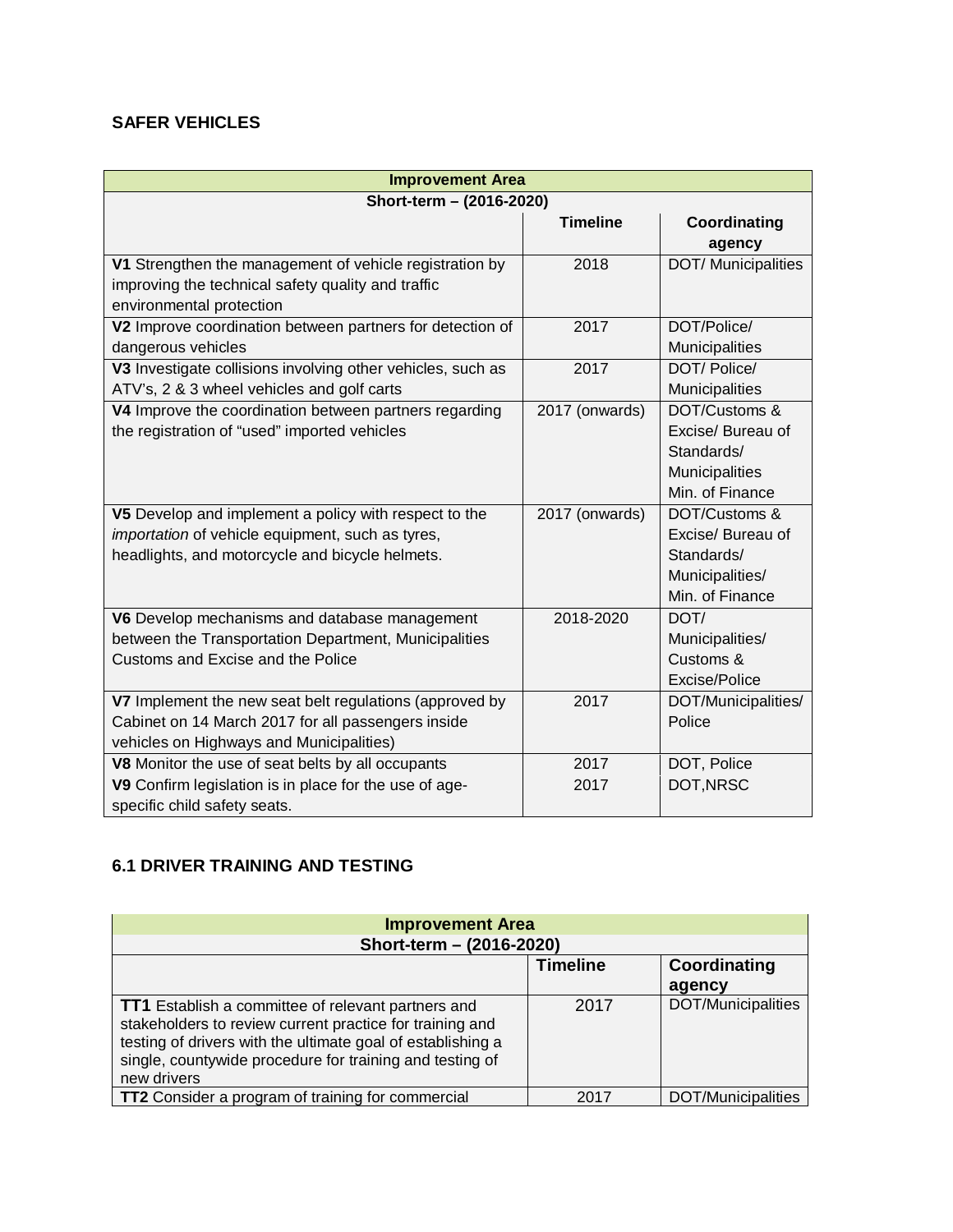| vehicle operators, specifically trucks, buses and taxis                        |      |                    |
|--------------------------------------------------------------------------------|------|--------------------|
| <b>TT3</b> Update syllabus to better fit the learner population $-\frac{1}{2}$ | 2019 | DOT/Municipalities |
| with a focus also on commercial drivers                                        |      |                    |

### **6.2 DRIVER LICENSING**

| <b>Improvement Area</b>                                                                                                                |                 |                        |  |  |  |
|----------------------------------------------------------------------------------------------------------------------------------------|-----------------|------------------------|--|--|--|
| Short-term - (2016-2020)                                                                                                               |                 |                        |  |  |  |
|                                                                                                                                        | <b>Timeline</b> | Coordinating<br>agency |  |  |  |
| DL1 Establish a committee of relative partners and<br>stakeholders to review current processes for licensing<br>drivers                | 2017            | DOT/Municipalities     |  |  |  |
| <b>DL2</b> Establish a committee of relative partners and<br>stakeholders to review good practice Graduated Driver<br>License programs | 2017            | DOT/Municipalities     |  |  |  |
| DL3 Develop a strategic plan to introduce a single driver<br>license database for Belize (BMVRALS)                                     | 2017-2018       | DOT/Municipalities     |  |  |  |
| <b>DL4</b> Determine the appropriate requirements of a<br>graduated driver license program for Belize                                  | 2018            | DOT/Municipalities     |  |  |  |
| <b>DL5</b> Research international good practice as it relates to<br>driver licensing sanctions                                         | 2017            | DOT/Municipalities     |  |  |  |

### **6.3 TRAFFIC ENFORCEMENT**

| <b>Improvement Area</b>                                                                                                                                                   |                 |                                               |  |  |
|---------------------------------------------------------------------------------------------------------------------------------------------------------------------------|-----------------|-----------------------------------------------|--|--|
| Short-term - (2016-2020)                                                                                                                                                  |                 |                                               |  |  |
|                                                                                                                                                                           | <b>Timeline</b> | Coordinating<br>agency                        |  |  |
| <b>EN1</b> Confirm enforcement strategic planning team with<br>representatives from all levels of police. Identify who will<br>take the lead on the specific initiatives. | 2017            | DOT/Police/<br><b>Municipalities</b>          |  |  |
| <b>EN2</b> Identify communication needs to ensure optimal<br>communications between all police agencies                                                                   | 2017            | DOT/Police/<br>Municipalities/<br><b>NRSC</b> |  |  |
| <b>EN3</b> Improve coordination mechanisms and implement<br>enforcement campaigns as an essential part of traffic<br>safety public awareness campaigns                    | 2017            | DOT/Police/<br>Municipalities                 |  |  |
| <b>EN5</b> Agree on the specifications and design of an<br>electronic, integrated driver, vehicle and violation<br>information system (BMVRALS)                           | 2017-2020       | DOT/Police/<br><b>Municipalities</b>          |  |  |
| <b>EN6</b> Review potential and details of automated<br>enforcement programs, such as for speeding and red-light<br>running                                               | 2017            | DOT/Police/<br><b>Municipalities</b>          |  |  |
| <b>EN7Develop protocols and procedures related to</b><br>electronic enforcement to ensure consistency                                                                     | 2019            | DOT/Police/<br>Municipalities                 |  |  |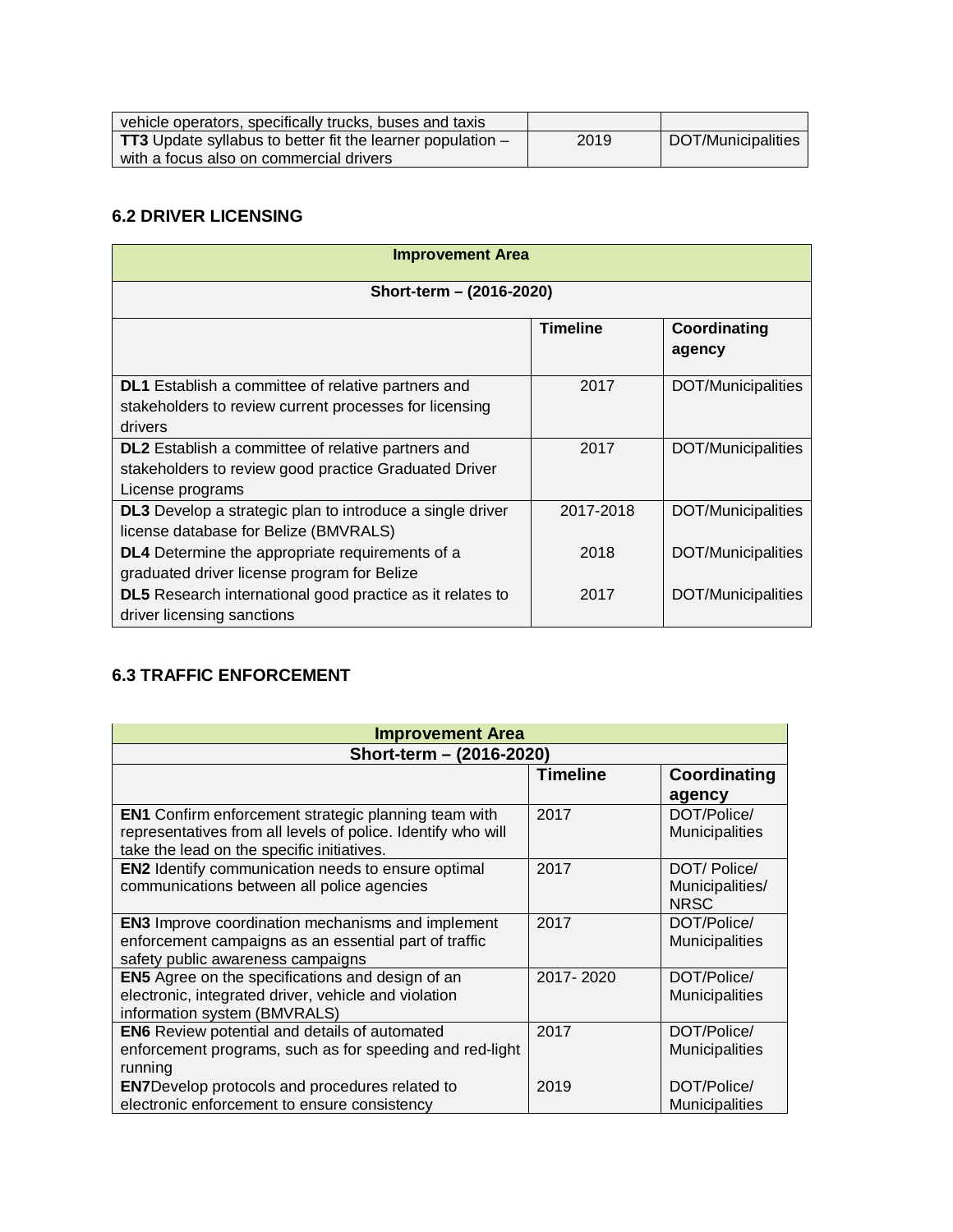## **6.4 ROAD SAFETY EDUCATION**

| <b>Improvement Area</b>                                                                                                                         |                 |                                              |  |  |  |
|-------------------------------------------------------------------------------------------------------------------------------------------------|-----------------|----------------------------------------------|--|--|--|
| Short term - (2016-2020)                                                                                                                        |                 |                                              |  |  |  |
|                                                                                                                                                 | <b>Timeline</b> | Coordinating<br>agency                       |  |  |  |
| RSE4 Conduct training for all traffic officers supporting<br>schools in the delivery of the Road Safety Curriculum.                             | 2017            | MOEYS/NRSC/<br>DOT/Police/<br>Municipalities |  |  |  |
| <b>RSE7</b> Annual refresher training is provided for teachers<br>and traffic officers.                                                         | 2017-2018       | MOEYS/NRSC/<br>DOT/Police/<br>Municipalities |  |  |  |
| RSE <sub>9</sub><br>implement minimum<br>Develop<br>and<br>safety<br>requirements for school buses in line with international<br>best practice. | 2020            | MOEYS/NRSC/<br>DOT/Police/<br>Municipalities |  |  |  |

## **MONITORING AND EVALUATION CHART ATTACHED**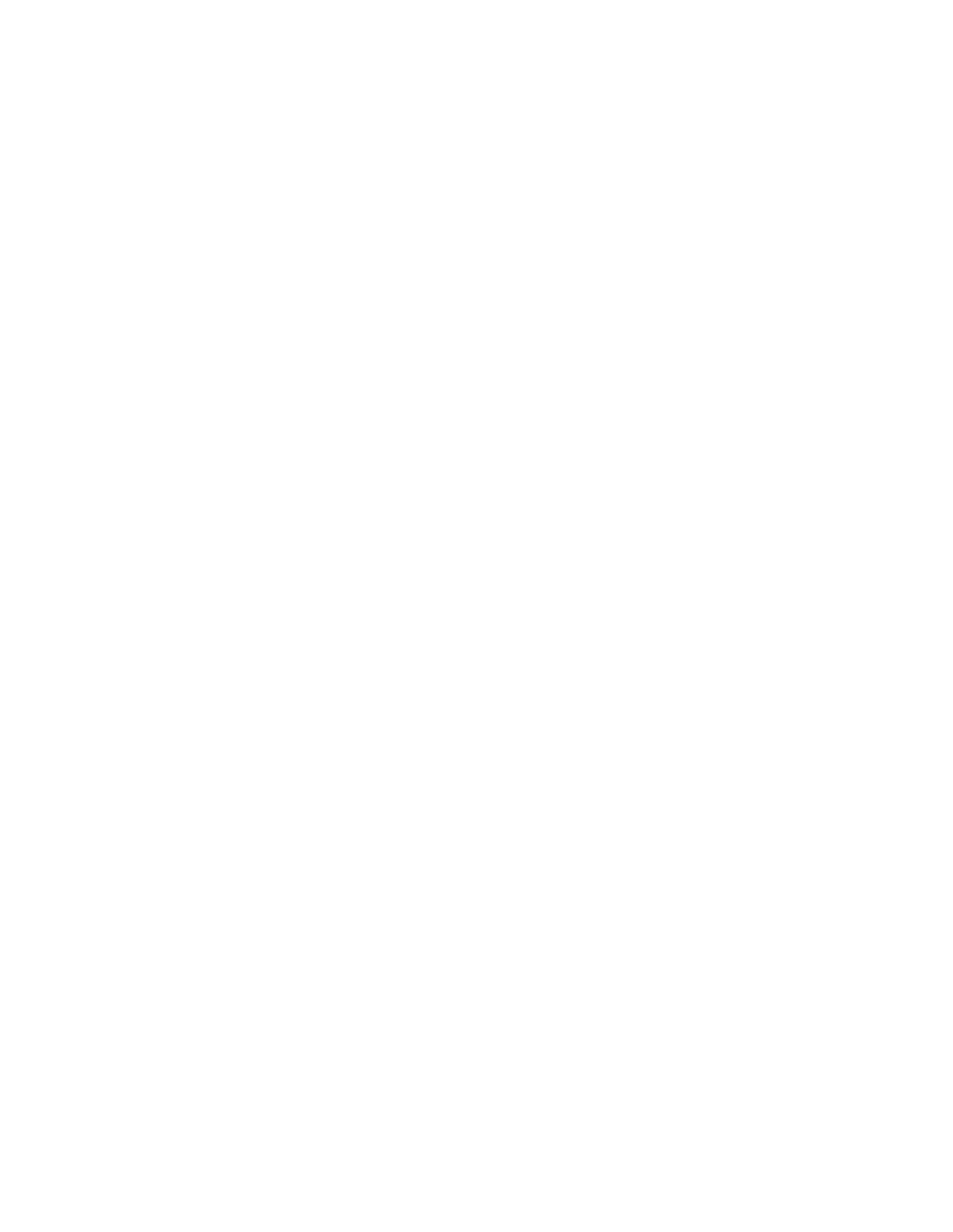### **ROAD SAFETY MASTERPLAN 2030**

## **MONITORING AND EVALUATION FRAMEWORK**

## **DEPARTMENT OF TRANSPORT**

|                                                                                                                                               | <b>Progressive targets</b>                                  |                                                                             |                                                                                                                                                         |                                                                                          |                             |                      |                  |                                     |
|-----------------------------------------------------------------------------------------------------------------------------------------------|-------------------------------------------------------------|-----------------------------------------------------------------------------|---------------------------------------------------------------------------------------------------------------------------------------------------------|------------------------------------------------------------------------------------------|-----------------------------|----------------------|------------------|-------------------------------------|
| <b>PILLAR</b>                                                                                                                                 | Indicator                                                   | <b>Output</b>                                                               | <b>Outcome</b>                                                                                                                                          | <b>Baseline</b><br>2015                                                                  | 2016-<br>2020               | $2021 -$<br>2025     | $2026 -$<br>2030 | <b>Supporting sector</b>            |
| RSD2 Traffic<br>Officers/Police officers<br>trained in collision<br>investigation<br>Fully investigate all<br>fatal and serious<br>collisions | Training completed                                          | Improved investigations<br>on collisions with fatal<br>and serious injuries | Investigation reports are<br>detailed and accurate                                                                                                      | Investigation<br>reports vague                                                           | 2016                        | Eval. of<br>training |                  | Police                              |
| <b>LEG4 Review fines</b><br>and penalties for<br>traffic offences                                                                             | Fines and penalties have been<br>reviewed and amended       | Fines and penalties under<br>revision                                       | Revised fines and<br>penalties implemented<br>consistently between all<br>jurisdictions                                                                 | Original fines and<br>penalties<br>enforced                                              | 2017<br>2018                |                      |                  | Dept. of Justice                    |
| <b>LEG5 Review</b><br>regulations related to<br>consumption of<br>alcohol on public<br>transport                                              | Regulations have been<br>reviewed and amended               | Survey alcohol<br>consumption on public<br>transportation                   | Revise regulation relating<br>to alcohol consumption on<br>public transportation<br>Revised regulation<br>enforced consistently by<br>all jurisdictions | Regulation on<br>consumption of<br>alcohol on public<br>transportation not<br>enforced   | 2017<br>2018                |                      |                  |                                     |
| <b>LEG7 Review rules on</b><br>illegal overtaking and<br>draft new rules                                                                      | Rules reviewed and new ones<br>drafted                      | New rules introduced<br>New rules enforced                                  | Reduction in # collisions<br>related to illegal<br>overtaking                                                                                           | Rules relating to<br>illegal overtaking<br>not enforced.                                 | 2018<br>2018<br>2019        | $\sqrt{ }$           | $\sqrt{ }$       | Police                              |
| <b>LEG8 Revise Road</b><br>Traffic Law related to<br>helmet wearing and<br>standards of bicyclists<br>and motorcyclists                       | Revision completed<br>New rules and standards<br>introduced | New laws legislated<br>New rules enforced                                   | Reduction in the number<br>of fatalities involving<br>motorcyclists and<br>bicyclists                                                                   | No standard for<br>motorcyclist and<br>bicyclist helmets<br>Current laws not<br>enforced | 2018<br>2018<br>2018<br>70% | 40%                  | 10%              | Police, Municipal traffic<br>depts. |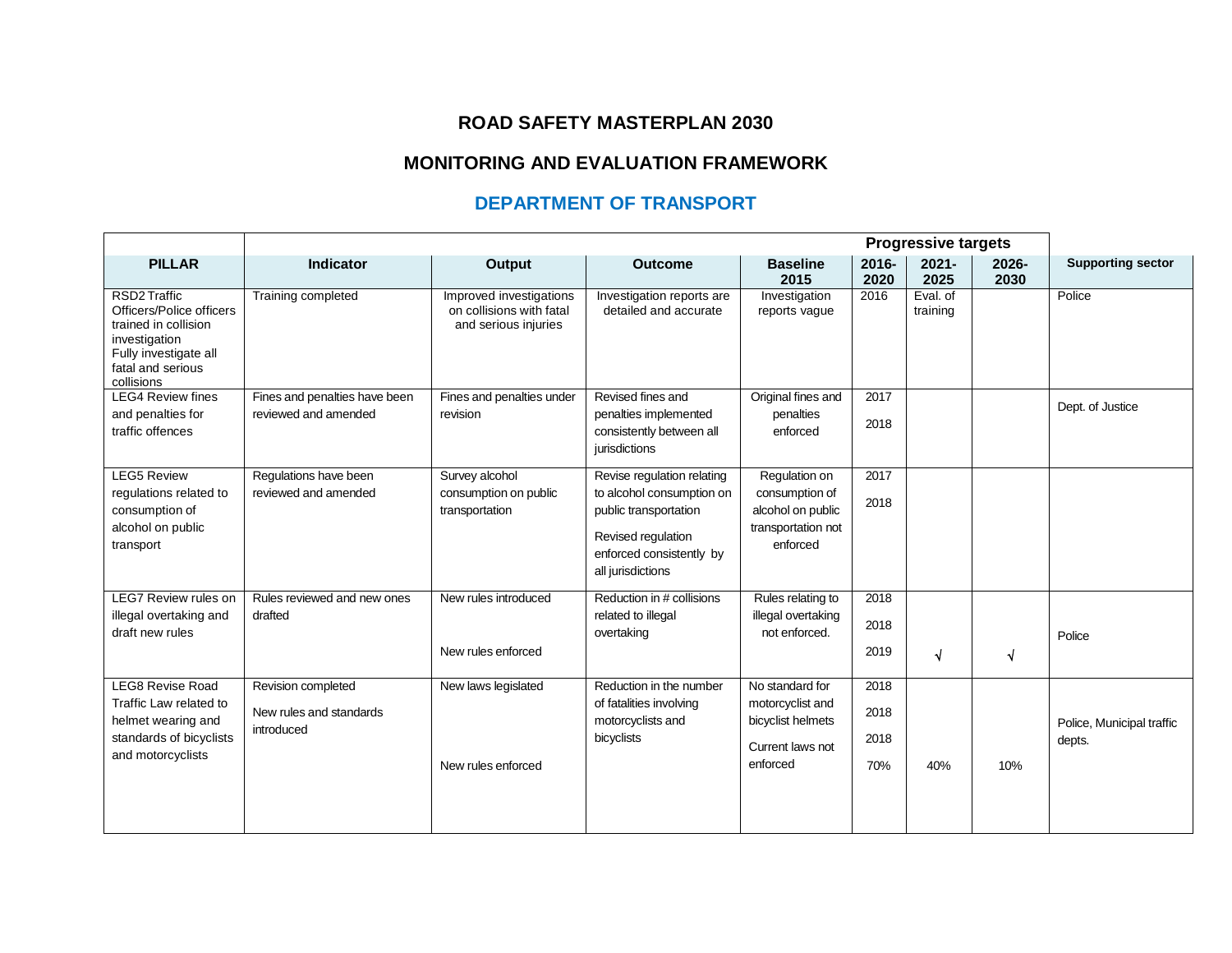|                                                       | <b>Indicator</b>                 | <b>Output</b>               | <b>Outcome</b>            | <b>Baseline</b><br>2015 | 2016-<br>2020 | $2021 -$<br>2025 | 2026-<br>2030 | <b>Supporting sector</b> |
|-------------------------------------------------------|----------------------------------|-----------------------------|---------------------------|-------------------------|---------------|------------------|---------------|--------------------------|
| LEG9 Improve                                          | Regulations improved             | Revision of laws            | Commercial transporters   | Current regulation      | 2018          |                  |               |                          |
| regulations to<br>introduce operator<br>licensing for | Regulations implemented          | conducted                   | licenced                  | not enforced            | 2019          |                  |               |                          |
| commercial                                            |                                  |                             |                           |                         |               |                  |               |                          |
| transporters                                          |                                  |                             |                           |                         |               |                  |               |                          |
| LEG10 Review and                                      | Review completed and             | Maximum load                | Use of weigh scales       | Weigh scales not        | 2019          |                  |               |                          |
| improve measures to                                   | improvements made                | determined                  | commence and measures     | in use                  |               |                  |               | <b>MOW</b>               |
| improve enforcement                                   |                                  |                             | implemented               |                         |               |                  |               |                          |
| of overloading,                                       | Weigh-scales built               | models of weight scales     |                           |                         | 2010          | $\sqrt{ }$       | N             |                          |
| supervise weighing                                    | Measures implemented             | reviewed and                | Fewer "overloaded" trucks |                         |               |                  |               |                          |
| operations and audit                                  |                                  | appropriate scales          | on highways               |                         |               |                  |               |                          |
| fine collection                                       |                                  | purchased and introduced    | Revenue generated from    |                         |               |                  |               |                          |
|                                                       |                                  |                             | offenders                 |                         |               |                  |               |                          |
| LEG11 Establish                                       | Policies/procedures to deliver   | Policies/procedures to      | Policies and procedures   | Policies and            | 2020          |                  |               |                          |
| policies/procedures to                                | administrative justice through   | deliver administrative      | adhered to by all         | procedures not in       |               |                  |               | <b>MOJ</b>               |
| deliver administrative                                | sanctions and fines established  | justice through sanctions   | concerned parties         | place                   |               |                  |               |                          |
| justice through                                       | Policies/procedures to deliver   | and fines disseminated to   |                           |                         |               |                  |               |                          |
| sanctions and fines                                   | administrative justice through   | all responsible parties     |                           |                         |               | 2021             | √             |                          |
|                                                       | sanctions and fines              |                             |                           |                         |               |                  |               |                          |
|                                                       | implemented                      |                             |                           |                         |               |                  |               |                          |
| LEG12 Strengthen                                      | Organizational structure and     | The structure and           | Motor vehicles are        | Motor vehicle           | 2018          |                  |               |                          |
| and improve the                                       | activities of motor vehicle      | activities of motor vehicle | properly inspected in a   | inspection not          |               |                  |               | Municipal traffic depts. |
| organizational                                        | inspectors has been              | inspectors established      | consistent manner         | standardized            |               |                  |               |                          |
| structure and activities                              | strengthened and improved        | and standardised            |                           |                         |               |                  |               |                          |
| of motor vehicle                                      |                                  |                             |                           |                         |               |                  |               |                          |
| inspectors<br>LEG13 Review and                        | Review completed. Applicants     | Overloading penalties       | Overloading reduced       | Penalty not             |               | 2021             | $\sqrt{ }$    |                          |
| penalize overloading                                  | for transport licenses have been | established                 | significantly             | enforced                |               |                  |               |                          |
| offenders.                                            | screened on overloading          |                             |                           |                         |               |                  |               |                          |
| Also refer to LEG10                                   | records                          |                             |                           |                         |               |                  |               |                          |
|                                                       |                                  |                             |                           |                         |               |                  |               |                          |
|                                                       |                                  |                             |                           |                         |               |                  |               |                          |
|                                                       |                                  |                             |                           |                         |               |                  |               |                          |
|                                                       |                                  |                             |                           |                         |               |                  |               |                          |
|                                                       |                                  |                             |                           |                         |               |                  |               |                          |
|                                                       |                                  |                             |                           |                         |               |                  |               |                          |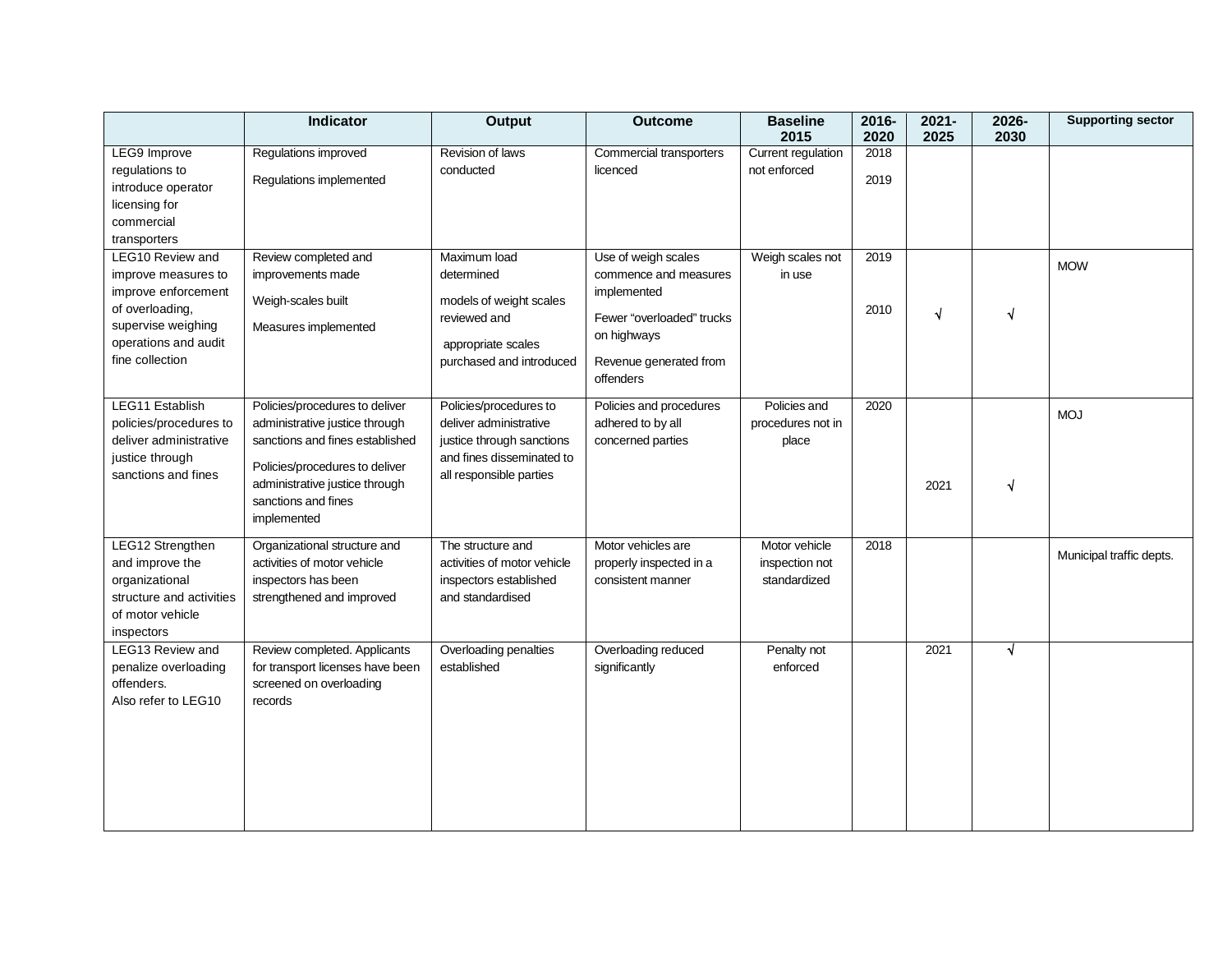|                                                                                                            | Indicator                                                              | <b>Output</b>                                                                                                                | <b>Outcome</b>                                                                                                          | <b>Baseline</b><br>2015                                                      | 2016-<br>2020                   | $2021 -$<br>2025 | 2026-<br>2030 | <b>Supporting sector</b>                                  |
|------------------------------------------------------------------------------------------------------------|------------------------------------------------------------------------|------------------------------------------------------------------------------------------------------------------------------|-------------------------------------------------------------------------------------------------------------------------|------------------------------------------------------------------------------|---------------------------------|------------------|---------------|-----------------------------------------------------------|
| HR2 Strengthen HR<br>development of police<br>personnel                                                    | Training courses for police<br>officers and traffic members            | Police and transport/<br>traffic officers have<br>attended courses<br>identifying new<br>enforcement methods and<br>measures | Police and transport/<br>traffic officers are better<br>trained, more<br>knowledgeable                                  | Training is<br>ongoing                                                       | 2016-<br>2017                   |                  |               | Belize Police, Municipal<br>by-law enforcement            |
|                                                                                                            |                                                                        | % traffic police trained                                                                                                     |                                                                                                                         |                                                                              | 30%                             | 75%              | 100%          |                                                           |
| HR3 Develop police<br>resources to ensure<br>quantity, quality and<br>professional ethics                  | Training undertaken. Public<br>recognize improvement                   | Trainees identified.                                                                                                         | Police now courteous and<br>friendly towards the public                                                                 | <b>Training is</b><br>available at<br>different levels                       | 2018<br>30%                     | 75%              | 100%          | Belize Police, Municipal<br>by-law enforcement            |
| HR4 Conduct training<br>and development of<br>HR for transport<br>planning, organization<br>and management | Training has taken place                                               | Trainees identified                                                                                                          | Officers are more<br>courteous, friendly and<br>provide reliable<br>information                                         | <b>Training is</b><br>conducted at<br>different levels                       | 2018-<br>2019<br>30%            | 75%              | 100%          | Municipal transport<br>officers                           |
| HR5 Strengthen the<br>Transport inspection<br>HR at all levels                                             | Initial and advanced training has<br>been developed.                   | Officers identified for<br>training                                                                                          | <b>Transport inspection</b><br>improved and inspections<br>are undertaken in a<br>professional and<br>consistent manner | Transport<br>inspection weak.                                                | 2018<br>System<br>develo<br>ped | 30%              | 75%           | Municipal transport<br>officers                           |
| Eng4 Review all<br>activities related to the<br>bus transportation<br>system and develop<br>strategic plan | Strategic plan for bus<br>transportation system has been<br>developed. | Increase in # participating<br>public transport<br>companies in strategic<br>plan                                            |                                                                                                                         | No strategic plan<br>for the Bus<br>Transportation<br>system is<br>available | 2017<br>25%                     | 50%              | 100%          | Municipal traffic depts.<br>Local bus<br>fleets/companies |
|                                                                                                            |                                                                        |                                                                                                                              | Number of public<br>transport collision victims<br>reduced                                                              |                                                                              | 25%                             | 10%              | $0\%$         |                                                           |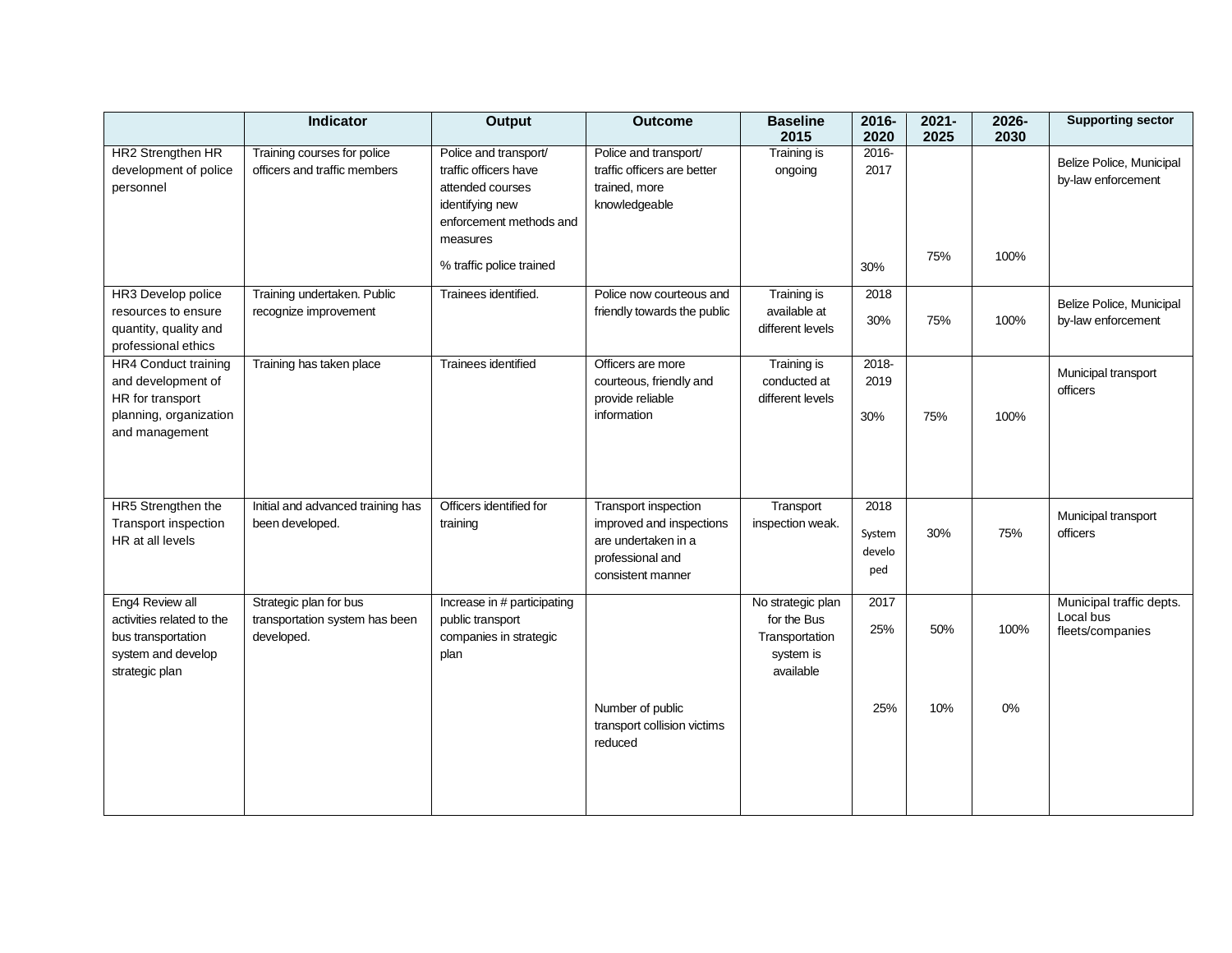|                                                                                                                                                  | <b>Indicator</b>                                                                                                      | <b>Output</b>                                                                                                     | <b>Outcome</b>                                                      | <b>Baseline</b><br>2015                          | 2016-<br>2020 | $2021 -$<br>2025 | 2026-<br>2030 | <b>Supporting sector</b>                                         |
|--------------------------------------------------------------------------------------------------------------------------------------------------|-----------------------------------------------------------------------------------------------------------------------|-------------------------------------------------------------------------------------------------------------------|---------------------------------------------------------------------|--------------------------------------------------|---------------|------------------|---------------|------------------------------------------------------------------|
| Eng14 Implement<br>strategic plan for<br>improved bus<br>transportation (see<br>Eng4 above)                                                      | Strategic plan implemented                                                                                            | Develop strategic plan                                                                                            | All aspects of bus<br>transportation system<br>improved             | Strategic plan not<br>available                  | 2019          |                  |               | Municipal traffic depts.<br>Local bus<br>fleets/companies        |
| <b>SAFER VEHICLES</b>                                                                                                                            | Ensure that vehicles imported<br>and sold in Belize are in line<br>with international new car<br>assessment standards |                                                                                                                   |                                                                     |                                                  | 40%           | 75%              | 100%          | Customs & Excise                                                 |
| V1 Strengthen the<br>management of vehicle<br>registration by<br>improving the technical<br>safety quality and traffic<br>environment protection | Management of vehicle<br>inspection has been<br>strengthened                                                          | Guidelines developed for<br>vehicle inspection                                                                    | Vehicle inspection<br>improved and consistent<br>across the country | Vehicle inspection<br>is not consistent          | 2017          | 50%              | 100%          | Municipal Transport                                              |
| V2 Improve<br>coordination between<br>partners for detection<br>and removal of<br>dangerous vehicles                                             | Coordination has been improved                                                                                        | Committee of partners<br>and stakeholders has<br>been formed.<br>Policies and protocols<br>have been established. | % dangerous vehicles<br>detected and removed<br>from road           | Coordination is<br>not consistent                | 2017<br>25%   | 50%              | 100%          | Police, Municipal<br>Transport                                   |
| V3 Investigate<br>collisions involving<br>other vehicles, such as<br>ATVs, 2 & 3 wheel<br>vehicles and golf carts                                | Collisions with other vehicle<br>types have been investigated                                                         | Protocols have been<br>established for<br>investigation of crashes<br>involving other vehicles                    | % other vehicle collisions<br>investigated                          | Investigations are<br>conducted for all<br>RTA's | 2017<br>25%   | 50%              | 100%          | Police, Municipal<br>Transport                                   |
| V4 Improve the<br>coordination between<br>partners regarding the<br>registration of "used"<br>imported vehicles                                  | Coordination has been improved                                                                                        | All parties involved are in<br>collaboration with regards<br>to registration of imported<br>vehicles              | Registration of imported<br>vehicles improved                       | Coordination is<br>not consistent                | 2017          | $\sqrt{ }$       | √             | Customs & Excise,<br>Bureau of Standards,<br>Municipal Transport |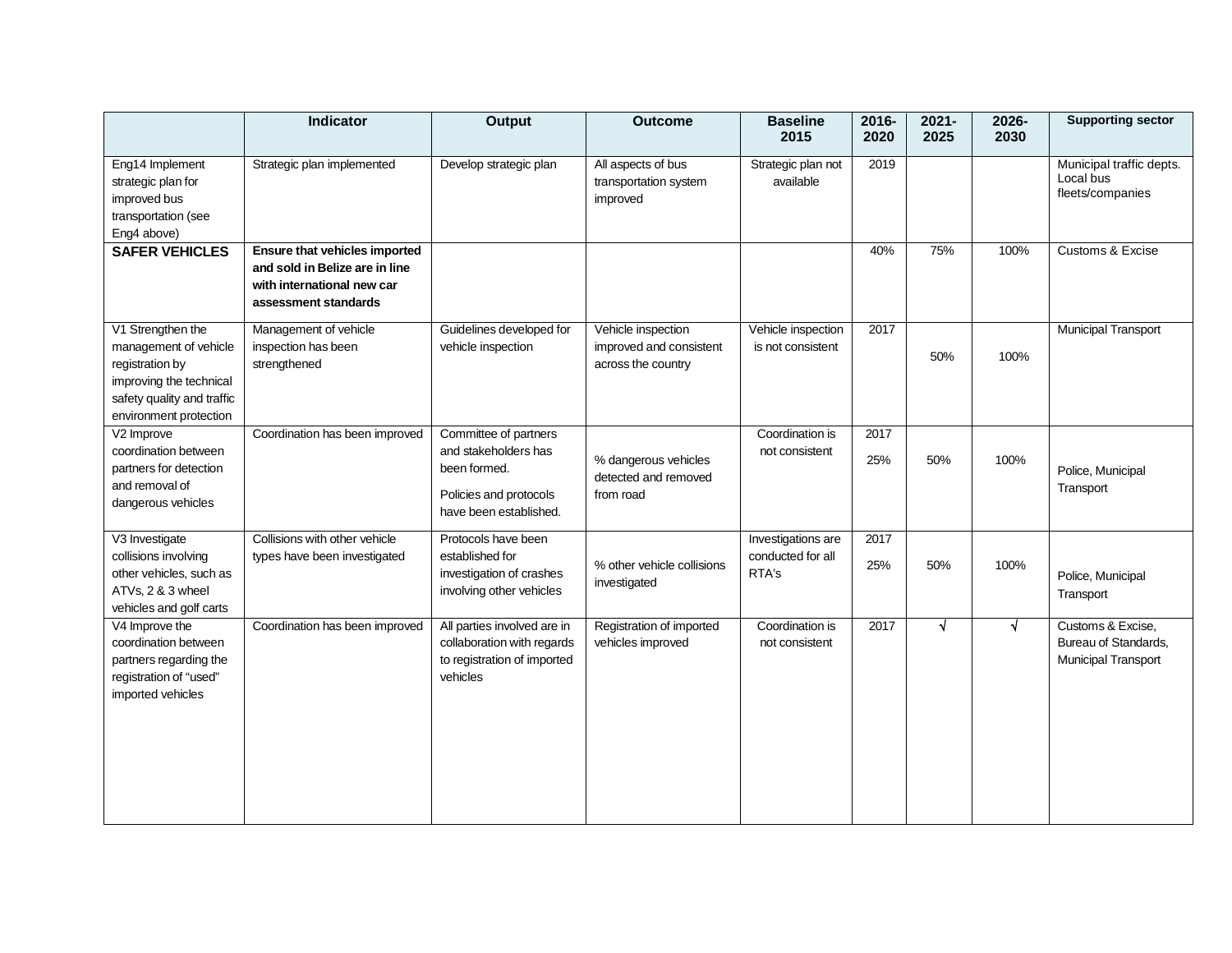| <b>PILLAR</b>                                                                                                                                                             | <b>Indicator</b>                                                                                                                       | <b>Output</b>                                                      | <b>Outcome</b>                                                                                    | <b>Baseline</b><br>2015                       | 2016-<br>2020      | $2021 -$<br>2025 | 2026-<br>2030 | <b>Supporting sector</b>                                                    |
|---------------------------------------------------------------------------------------------------------------------------------------------------------------------------|----------------------------------------------------------------------------------------------------------------------------------------|--------------------------------------------------------------------|---------------------------------------------------------------------------------------------------|-----------------------------------------------|--------------------|------------------|---------------|-----------------------------------------------------------------------------|
| V5 Develop and<br>implement a policy with<br>respect to the<br>importation of vehicle<br>equipment, such as<br>tyres, headlights and<br>motorcycle and bicycle<br>helmets | Policy has been developed and<br>implemented                                                                                           | Existing policy reviewed<br>and amended                            | Better quality vehicle<br>equipment imported and<br>sold in Belize                                | No policy                                     | 2017<br>$\sqrt{ }$ | $\sqrt{ }$       | √             | Customs & Excise.<br>Bureau of Standards.<br><b>Municipal Transport</b>     |
| V6 Develop<br>mechanism and<br>database management<br>between the<br>Transportation<br>Department, Customs<br>and Excise and the<br>Police                                | Mechanism and database have<br>been developed                                                                                          | Database management<br>system and mechanism<br>developed           | Database system<br>implemented and<br>information shared                                          | Mechanism and<br>database not in<br>place     | 2018<br>$\sqrt{ }$ | $\sqrt{ }$       | $\sqrt{}$     | Customs & Excise,<br>Bureau of Standards,<br>Municipal Transport,<br>Police |
| V7 Implement and<br>enforce the new seat<br>belt regulations                                                                                                              | New regulations have been<br>established and enforced.                                                                                 | New seat belt regulations<br>have been implemented<br>and enforced | # tickets given for seat<br>belt violations<br>%drivers/passenger killed<br>NOT wearing seat belt | Seatbelt usage is<br>being monitored          | 200<br>50%         | 100<br>25%       | 0<br>0%       | Police, Municipal<br>traffic depts.                                         |
| V8 Monitor the use of<br>seat belts by all<br>occupants                                                                                                                   | Seat belt usage is monitored                                                                                                           | Monitoring of seatbelt use<br>mandated                             | Increase seatbelt use by<br>all occupants of a vehicle                                            | Seatbelt use is<br>being monitored            | $\sqrt{ }$         | $\sqrt{ }$       | $\sqrt{ }$    | Police, Municipal<br>traffic depts.                                         |
| V12 Monitor the<br>introduction and usage<br>of child safety seats<br>(Ref V10 above)                                                                                     | Child safety seat usage is<br>monitored                                                                                                | Use of child safety seat<br>regulated and introduced               | Increase usage of child<br>safety seats                                                           | Use of child<br>safety beats not<br>regulated | 2020               | $\sqrt{ }$       | $\sqrt{ }$    | Police, Municipal<br>traffic depts.                                         |
| 6.1 DRIVER<br><b>TRAINING AND</b><br><b>TESTING</b>                                                                                                                       | <b>Consistent and improved</b><br>training and education of<br>drivers through more<br>rigorous screening of<br>learner/novice drivers |                                                                    |                                                                                                   |                                               |                    |                  |               | Municipal transport<br>officers                                             |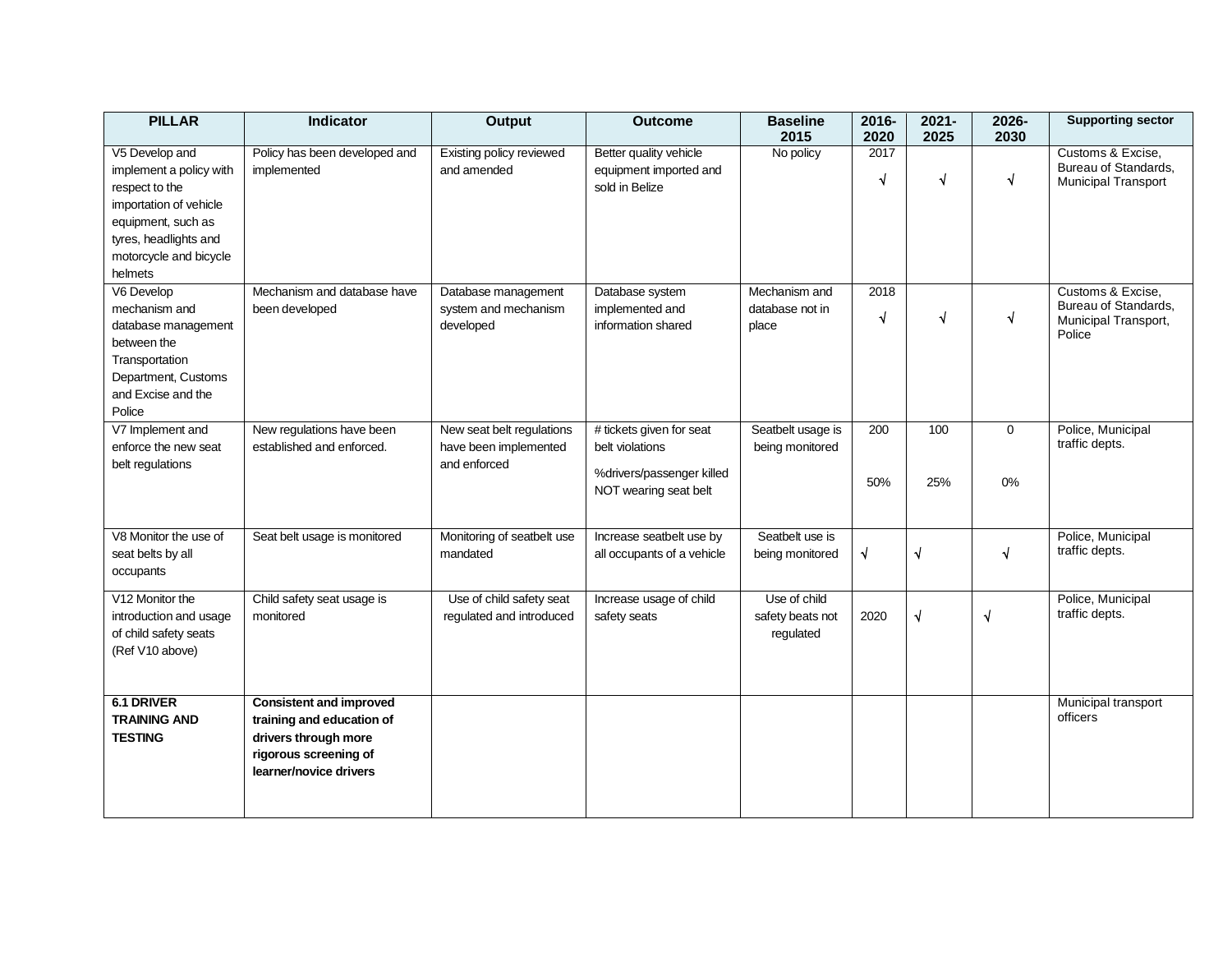| <b>PILLAR</b>                                                                                                                                                                                                                                                                  | <b>Indicator</b>                                                      | <b>Output</b>                                                                                                              | <b>Outcome</b>                                                                                                                                                  | <b>Baseline</b><br>2015                                           | 2016-<br>2020 | $2021 -$<br>2025 | 2026-<br>2030 | <b>Supporting sector</b>                                          |
|--------------------------------------------------------------------------------------------------------------------------------------------------------------------------------------------------------------------------------------------------------------------------------|-----------------------------------------------------------------------|----------------------------------------------------------------------------------------------------------------------------|-----------------------------------------------------------------------------------------------------------------------------------------------------------------|-------------------------------------------------------------------|---------------|------------------|---------------|-------------------------------------------------------------------|
| TT1 Establish a<br>committee of relevant<br>partners and<br>stakeholders to review<br>current practice for<br>training and testing of<br>drivers with the ultimate<br>goal of establishing a<br>single, countrywide<br>procedure for training<br>and testing of new<br>drivers | Committee formed                                                      | Stakeholders and<br>partners identified to<br>establish a countrywide<br>procedure for training and<br>testing new drivers | Training and testing of<br>drivers improved                                                                                                                     | Current test and<br>training materials<br>outdated                | 2017          |                  |               | Municipal transport<br>officers                                   |
| TT2 Consider a<br>program of training for<br>commercial vehicle<br>operators., specifically<br>trucks, buses and taxis<br>and make report and<br>recommendations                                                                                                               | Develop training program for<br>commercial vehicle operators          | Report and<br>recommendations<br>developed.<br>Program implemented.                                                        | Commercial vehicle<br>operators are trained<br>leading to fewer<br>collisions involving<br>commercial vehicles<br># and % commercial<br>vehicle drivers trained | No training program<br>exist                                      | 2017<br>2019  | √<br>20%         | √<br>75%      | Police, Municipal<br>Transport Officers,<br>Fleet representatives |
| TT3 Update syllabus to<br>better fit the learner<br>population - with a<br>focus also on<br>commercial drivers<br>(from TT1 and TT2)                                                                                                                                           | Syllabus updated                                                      | New syllabus updated<br>and implemented                                                                                    | %uptake of new<br>syllabus by new drivers<br>leading to fewer<br>collisions involving<br>commercial vehicles                                                    | Syllabus outdated                                                 | 2019          | 50%              | 100%          | Municipal Transport<br><b>Officers</b>                            |
| TT4 Establish<br>selection, syllabus and<br>training methods of<br>practical driving<br>instructors                                                                                                                                                                            | New driving instructor syllabus<br>and training methods developed     | New syllabus developed<br>and implemented                                                                                  | %uptake of new<br>syllabus by new driver<br>instructors                                                                                                         |                                                                   |               | 2021<br>50%      | 100%          | <b>Municipal Transport</b><br><b>Officers</b>                     |
| TT5 Update selection,<br>syllabus and testing<br>methods of driver<br>examiners                                                                                                                                                                                                | New syllabus and testing<br>methods for driver examiners<br>developed | New syllabus developed<br>and implemented                                                                                  | Driver examinations are<br>consistent across the<br>country<br>%uptake of new driver<br>testing methods for                                                     | No syllabus/ testing<br>methods available<br>for driver examiners |               | 2022             |               | <b>Municipal Transport</b><br><b>Officers</b>                     |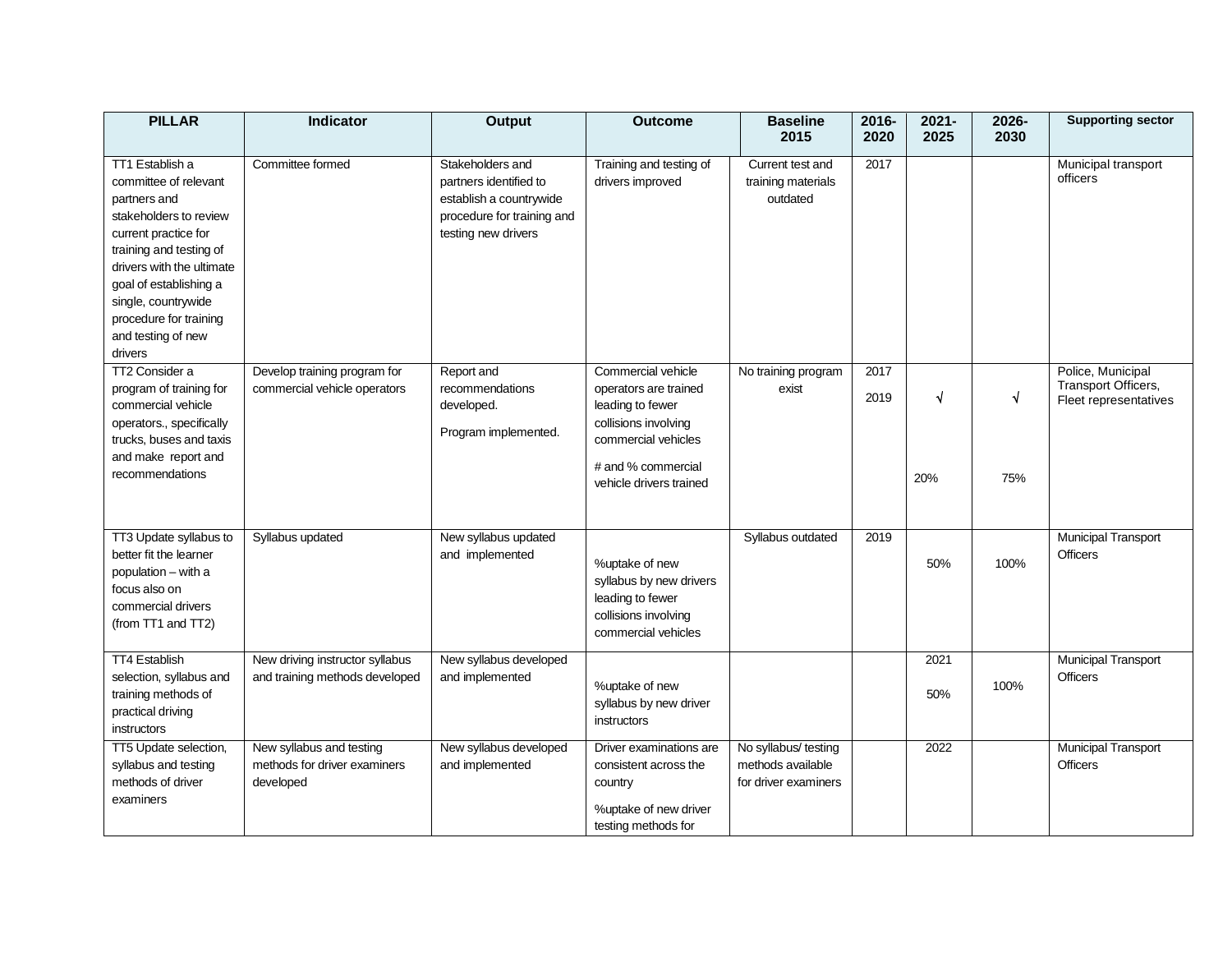|                                        |                                                |                                                    | driver examiners                  |                                     |      | 40%   | 100%       |                                               |
|----------------------------------------|------------------------------------------------|----------------------------------------------------|-----------------------------------|-------------------------------------|------|-------|------------|-----------------------------------------------|
| TT6 Reduce the                         | Less class-room teaching, more                 | Internet based teaching                            | Increased number                  | Online training not                 |      | 2023  |            | <b>Municipal Transport</b>                    |
| amount of time for                     | self-paced, internet based                     | are developed and                                  | /percentage of                    | used                                |      |       |            | <b>Officers</b>                               |
| class-room teaching of                 | knowledge                                      | implemented                                        | individuals trained               |                                     |      | 70/30 | 20/80      |                                               |
| knowledge and rely                     |                                                |                                                    | through online training           |                                     |      |       |            |                                               |
| more on modern media                   |                                                |                                                    |                                   |                                     |      |       |            |                                               |
| TT7 Focus much more                    | More on-the-road driver training               | Training manual                                    | Increased number/                 | In-traffic training                 |      | 2030  |            | <b>Municipal Transport</b>                    |
| on on-the-road, in real                |                                                | developed for in-traffic                           | percentage of in-traffic          | does not exist                      |      | 30/70 | 100/0      | <b>Officers</b>                               |
| traffic, driver training               |                                                | training                                           | trained drivers on the            |                                     |      |       |            |                                               |
|                                        |                                                |                                                    | road                              |                                     |      |       |            |                                               |
| TT8 Invest more                        | More in-service advanced                       | Criteria for professional                          | Increased number/                 | Training for                        |      |       | 2026       | <b>Municipal Transport</b>                    |
| resources in                           | training available for                         | drivers established and                            | percentage of trained             | professional drivers                |      |       |            | Officers, Fleet                               |
| professional drivers; in-              | professional drivers                           | advanced training manual                           | professional drivers on           | do not exist                        |      |       |            | representatives                               |
| service advanced                       |                                                | developed                                          | the road                          |                                     |      | 30/70 | 100/0      |                                               |
| training                               |                                                |                                                    |                                   |                                     |      |       |            |                                               |
| TT9 Fully autonomous                   | Autonomous driving centres                     | Criteria for autonomous                            | Increased number of               | There are no driving                |      |       | 2030       | <b>Municipal Transport</b>                    |
| training and testing                   | introduced                                     | driving centers is                                 | trained drivers                   | centers                             |      |       |            | <b>Officers</b>                               |
| centres should be                      |                                                | established                                        |                                   |                                     |      |       |            |                                               |
| piloted                                |                                                | Increased number of                                |                                   |                                     |      |       |            |                                               |
|                                        |                                                | good drivers                                       |                                   |                                     |      |       |            |                                               |
|                                        |                                                |                                                    |                                   |                                     |      |       |            |                                               |
| <b>6.2 DRIVER</b>                      | A centralized online, driving                  |                                                    |                                   |                                     | 2019 |       |            | <b>Municipal Transport</b><br><b>Officers</b> |
| <b>LICENSING</b>                       | license registry system with                   |                                                    |                                   |                                     |      | √     | $\sqrt{2}$ |                                               |
|                                        | facilities to print and issue                  |                                                    |                                   |                                     |      |       |            |                                               |
|                                        | license documents of<br>international standard |                                                    |                                   |                                     |      |       |            |                                               |
|                                        |                                                |                                                    |                                   |                                     |      |       |            |                                               |
| DL1 Establish a                        | Committee formed                               | Stakeholders identified to                         | Current process for               | Current procedure                   | 2017 |       |            | <b>Municipal Transport</b>                    |
| committee of relative                  |                                                | review current process                             | licencing of drivers              | outdated                            |      |       |            | <b>Officers</b>                               |
| partners and                           |                                                |                                                    | reviewed                          |                                     |      |       |            |                                               |
| stakeholders to review                 |                                                |                                                    |                                   |                                     |      |       |            |                                               |
| the current process for                |                                                |                                                    |                                   |                                     |      |       |            |                                               |
| licensing drivers                      |                                                |                                                    |                                   |                                     |      |       |            |                                               |
| DL2 Establish a                        | Committee formed                               | Stakeholders identified to                         | Good practice                     | <b>Graduated driver</b>             | 2017 |       |            | <b>Municipal Transport</b><br><b>Officers</b> |
| committee of relative                  |                                                | establish good practice<br><b>Graduated Driver</b> | graduated driver                  | licencing program<br>does not exist |      |       |            |                                               |
| partners and<br>stakeholders to review |                                                | Licencing Programs                                 | licencing programs<br>implemented |                                     |      |       |            |                                               |
| good practice                          |                                                |                                                    | consistently across the           |                                     |      |       |            |                                               |
| <b>Graduated Driver</b>                |                                                |                                                    | country                           |                                     |      |       |            |                                               |
| Licensing programs                     |                                                |                                                    |                                   |                                     |      |       |            |                                               |
| (This may be the same                  |                                                |                                                    |                                   |                                     |      |       |            |                                               |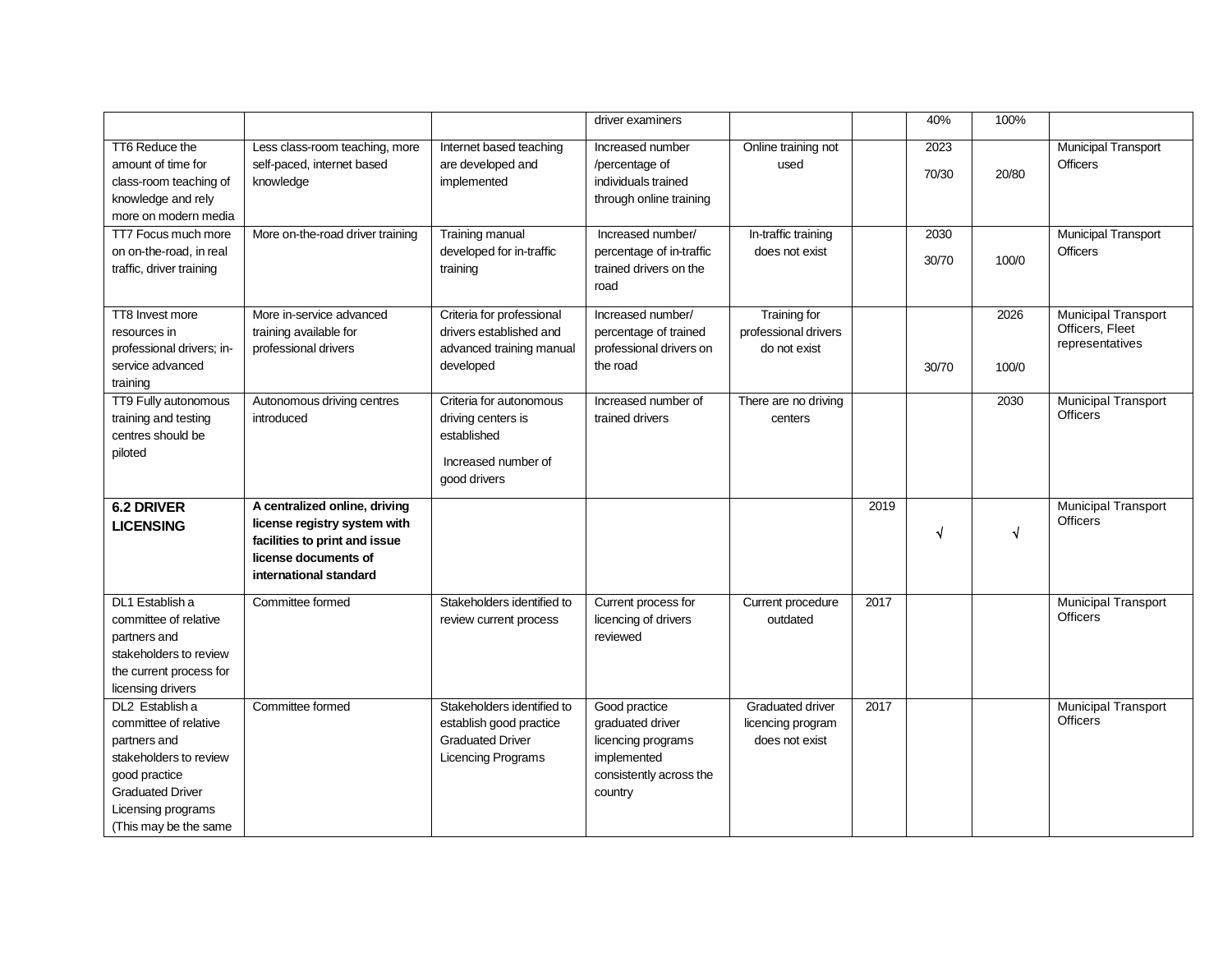| committee as above)       |                                   |                            |                          |                          |      |           |   |                                                 |
|---------------------------|-----------------------------------|----------------------------|--------------------------|--------------------------|------|-----------|---|-------------------------------------------------|
| DL3 Develop a             | Strategic plan to introduce a     | Strategic plan developed   | Single licence database  | Single national          | 2018 |           |   | Municipal Transport                             |
| strategic plan to         | National single driver license    |                            | introduced and applied   | driver license           |      | $\sqrt{}$ |   | <b>Officers</b>                                 |
| introduce a National      | database for Belize completed     |                            | consistently across      | database not in          |      |           |   |                                                 |
| single driver license     | and implemented                   |                            | <b>Belize</b>            | place                    |      |           |   |                                                 |
| database for Belize       |                                   |                            |                          |                          |      |           |   |                                                 |
| DL4 Determine the         | Elements of a graduated driver    | Requirements of a          | Graduated driver         | No graduated driver      | 2018 |           |   | <b>Municipal Transport</b>                      |
| appropriate               | license program for Belize have   | graduated driver licence   | licence program          | license program          |      |           |   | <b>Officers</b>                                 |
| requirements of a         | been determined                   | program developed          | established and applied  | exists                   |      |           |   |                                                 |
| graduated driver          |                                   |                            | consistently across      |                          |      |           |   |                                                 |
| license program for       |                                   |                            | Belize                   |                          |      |           |   |                                                 |
| <b>Belize</b>             |                                   |                            |                          |                          |      |           |   |                                                 |
| <b>DL5 Research</b>       | Research completed.               | Identify countries with    | International driving    | No research              | 2018 |           |   |                                                 |
| international good        |                                   | good practices relating to | licencing sanctions      | conducted                |      |           |   |                                                 |
| practice as it relates to | Report published                  | driver licencing sanctions | identified and tailored  |                          |      |           |   |                                                 |
| driver licensing          |                                   | for research               | for Belize               |                          |      |           |   |                                                 |
| sanctions                 |                                   |                            |                          |                          |      |           |   |                                                 |
|                           |                                   |                            |                          |                          |      |           |   |                                                 |
|                           |                                   |                            |                          |                          |      |           |   |                                                 |
| DL6 Implement             | Graduated driver license          | Curriculum for graduated   | All new drivers will be  | <b>Graduated driver</b>  |      |           |   | <b>Municipal Transport</b>                      |
| graduated driver          | program introduced                | driver licencing program   | monitored in             | license program          |      | 2021      | N | <b>Officers</b>                                 |
| license program           |                                   | developed                  | accordance with the      | does not exist           |      |           |   |                                                 |
|                           |                                   |                            | new Graduated Driver     |                          |      |           |   |                                                 |
|                           |                                   |                            | <b>Licensing Program</b> |                          |      |           |   |                                                 |
| DL7 Introduce             | Consistent driver licensing       | Standards consistent with  | Driver licenses in line  | <b>Current standards</b> |      | 2022      |   | <b>Municipal Transport</b>                      |
| consistent driver         | standards introduced              | good international         | with international       | not consistent with      |      |           |   | <b>Officers</b>                                 |
| licensing standards that  |                                   | practise are developed     | standards are            | international good       |      |           |   |                                                 |
| meet international        |                                   |                            | consistently applied     | practise                 |      |           |   |                                                 |
| standards                 |                                   |                            |                          |                          |      |           |   |                                                 |
|                           |                                   |                            |                          |                          |      |           |   |                                                 |
| DL8 Establish a single    | A single on-line driver licensing | Database developed and     | Information is available | National database        |      | 2022      |   | <b>Municipal Transport</b>                      |
| on-line driver licensing  | database shared by all regions    | reviewed by IT specialist  | on all drivers in Belize | on drivers does not      |      |           |   | <b>Officers</b>                                 |
| database shared by all    | has been established              |                            | leading to better        | exist                    |      |           |   |                                                 |
| regions                   |                                   |                            | monitoring of high-risk  |                          |      |           |   |                                                 |
|                           |                                   |                            | and suspended drivers    |                          |      |           |   |                                                 |
|                           |                                   |                            |                          |                          |      |           |   |                                                 |
| DL9 Develop a             | Program of administrative driver  | Information needed for     | Program for              | Program for              |      | 2022      |   | <b>Municipal Transport</b><br>Officers, Police, |
| program of                | licensing sanctions has been      | Administrative driver      | administrative driver    | administrative driver    |      |           |   | Ministry of Justice                             |
| administrative driver     | developed                         | licencing sanctions        | licencing sanctions      | licence sanctions        |      |           |   |                                                 |
| licensing sanctions       |                                   | identified                 | developed                | does not exist           |      |           |   |                                                 |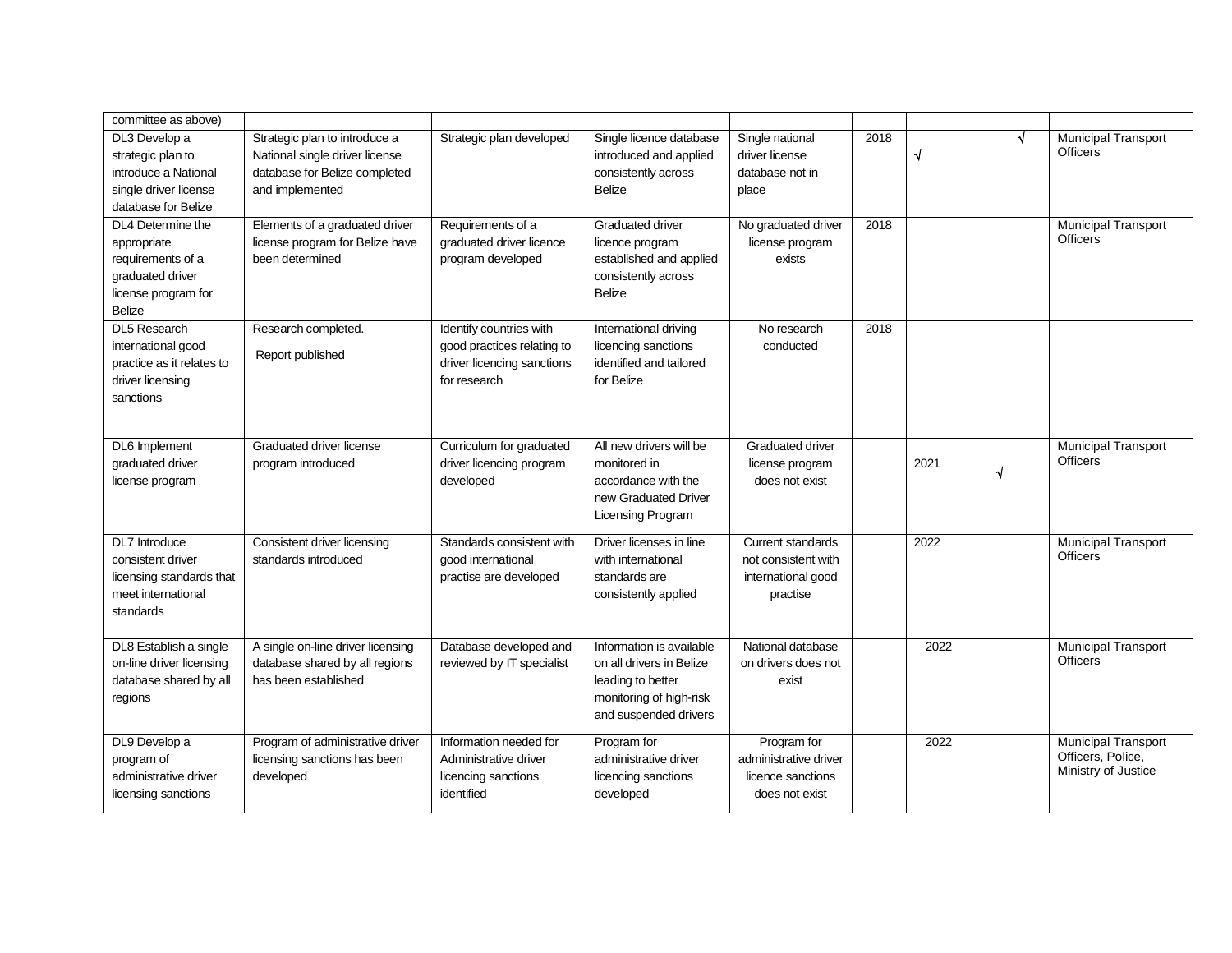|                                                                                                                                                                   |                                                                                                                             | Program developed                                                                                        |                                                                                                                                                                                |                                                                 |               |                  |               |                                                                        |
|-------------------------------------------------------------------------------------------------------------------------------------------------------------------|-----------------------------------------------------------------------------------------------------------------------------|----------------------------------------------------------------------------------------------------------|--------------------------------------------------------------------------------------------------------------------------------------------------------------------------------|-----------------------------------------------------------------|---------------|------------------|---------------|------------------------------------------------------------------------|
|                                                                                                                                                                   | Indicator                                                                                                                   | <b>Output</b>                                                                                            | <b>Outcome</b>                                                                                                                                                                 | <b>Baseline</b><br>2015                                         | 2016-<br>2020 | $2021 -$<br>2025 | 2026-<br>2030 | <b>Supporting sector</b>                                               |
| DL10 Introduce<br>administrative driver<br>license sanctions                                                                                                      | Administrative driver license<br>sanctions introduced                                                                       | Policies on administrative<br>driver sanctions<br>developed                                              | Administrative driver<br>licencing sanctions<br>implemented<br>consistently across<br><b>Belize</b>                                                                            | Administrative<br>driver licencing<br>sanctions do not<br>exist |               | 2023             |               | <b>Municipal Transport</b><br>Officers, Police,<br>Ministry of Justice |
| DL11 Continue to<br>monitor and improve<br>driver licensing system                                                                                                | Ongoing monitoring and<br>improvement of driver licensing<br>system                                                         | Indicators for monitoring<br>and recommendations for<br>improvement are<br>established                   | Driver licencing system<br>improved as required                                                                                                                                |                                                                 | √             | $\sqrt{ }$       | $\sqrt{ }$    | <b>Municipal Transport</b><br><b>Officers</b>                          |
| <b>6.3 POLICE</b><br><b>ENFORCEMENT</b>                                                                                                                           | More efficient, consistent and<br>effective traffic enforcement                                                             |                                                                                                          |                                                                                                                                                                                |                                                                 |               |                  |               |                                                                        |
| EN1 Confirm<br>enforcement strategic<br>planning team with<br>representatives from<br>all levels of police and<br>transport/traffic<br>officers                   | Strategic plan confirmed                                                                                                    | Enforcement strategic<br>planning team established                                                       | Team meets regularly<br>to monitor the<br>implementation of the<br><b>Strategic Enforcement</b><br>Plan                                                                        | Strategic plan has<br>been developed                            | 2017          |                  |               | Police, Municipal Traffic<br><b>Officers</b>                           |
| EN2 Identify<br>communication needs<br>to ensure optimal<br>communications<br>between all police<br>agencies                                                      | Communication needs<br>identified and addressed                                                                             | Identified the channel of<br>communication within the<br>Police department and<br>local traffic officers | Communication<br>guidelines developed<br>Partners meet regularly                                                                                                               | Line of<br>communication is<br>not followed                     | 2017          |                  |               | NRSC, Police,<br><b>Municipal Traffic</b><br><b>Officers</b>           |
| EN3 Improve<br>coordination<br>mechanisms and<br>implement<br>enforcement<br>campaigns as an<br>essential part of traffic<br>safety public<br>awareness campaigns | Coordination mechanisms<br>improved.<br>Enforcement is an essential<br>part of traffic safety public<br>awareness campaigns | Awareness campaigns<br>with emphasis on<br>enforcement developed                                         | Enforcement<br>campaigns as an<br>essential part of traffic<br>safety public awareness<br>campaigns<br>disseminated and<br>implemented<br>consistently across<br><b>Belize</b> | Awareness<br>campaigns do not<br>emphasise<br>enforcement       | 2017<br>30%   | 70%              | 100%          | Police, Municipal Traffic<br><b>Officers</b>                           |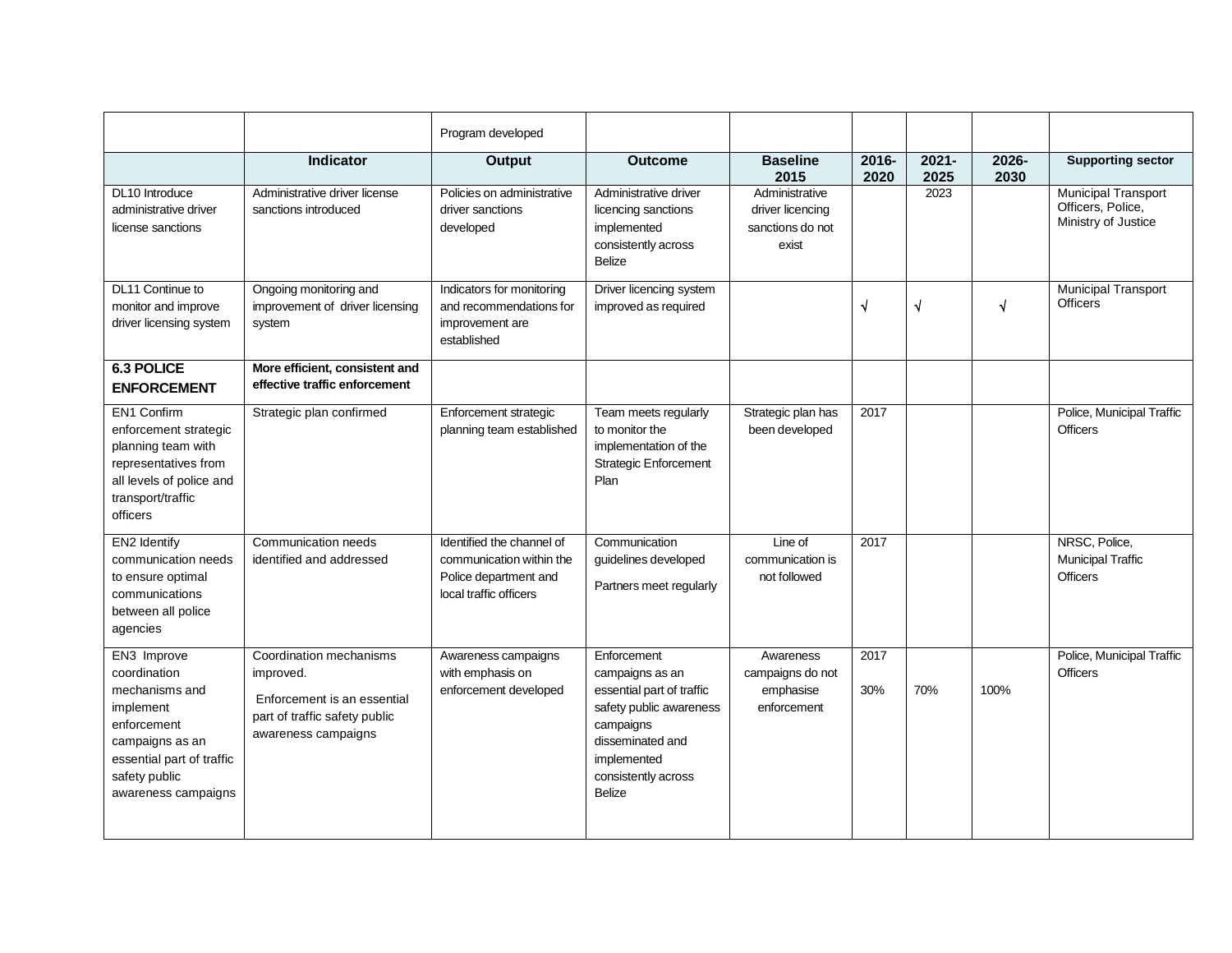|                                                                                                                                            | <b>Indicator</b>                                      | Output                                                                                                                        | <b>Outcome</b>                                                                                                                                                    | <b>Baseline</b><br>2015                                            | 2016-<br>2020 | $2021 -$<br>2025 | 2026-<br>2030 | <b>Supporting sector</b>                                            |
|--------------------------------------------------------------------------------------------------------------------------------------------|-------------------------------------------------------|-------------------------------------------------------------------------------------------------------------------------------|-------------------------------------------------------------------------------------------------------------------------------------------------------------------|--------------------------------------------------------------------|---------------|------------------|---------------|---------------------------------------------------------------------|
| EN5 Agree on the<br>specifications and<br>design of an<br>electronic, integrated<br>driver, vehicle and<br>violation information<br>system | Agreement made                                        | Specifications and design<br>of an electronic.<br>integrated driver, vehicle<br>and violation information<br>system developed | Integrated driver,<br>vehicle and violation<br>information system<br>implemented leading to<br>better analysis and<br>identification of road<br>safety priorities | Violation<br>information is only<br>collected by<br>municipalities | 2018<br>2020  | √                | $\sqrt{ }$    | Police. JICC, Municipal<br><b>Traffic Officers</b>                  |
| EN6 Review potential<br>and details of<br>automated<br>enforcement<br>programs, such as for<br>speeding and red-light<br>running           | Review completed.<br>Implementation Plan<br>developed | Details of automated<br>enforcement programs,<br>such as for speeding<br>and red-light running<br>have been determined        | Program for automated<br>enforcement for<br>speeding and red-light<br>running improved<br>introduced                                                              | No automated<br>enforcement in<br>place                            | 2018<br>2020  | √                | $\sqrt{}$     | Police, Municipal Traffic<br><b>Officers</b>                        |
| <b>EN7 Develop</b><br>protocols and<br>procedures related to<br>electronic<br>enforcement to<br>ensure consistency                         | Protocols and procedures<br>developed                 | Specific details identified<br>for protocols and<br>procedures                                                                | Protocol and<br>procedures<br>implemented in a<br>consistent manner<br>across the country                                                                         | Automated<br>enforcement does<br>not exist                         | 2019          |                  |               | Police, Municipal Traffic<br><b>Officers</b>                        |
| EN8 Introduce a pilot<br>(intelligence-led)<br>targeted enforcement<br>program                                                             | Intelligence-led pilot program<br>is in place         | Intelligence-led pilot<br>program identified                                                                                  | Pilot program<br>implemented and<br>monitored leading to<br>better decision-making<br>in road safety<br>enforcement priorities                                    | Intelligence-led<br>enforcement<br>program not in<br>place         |               | 2021             |               | Police, Municipal Traffic<br><b>Officers</b>                        |
| EN11 Identify modern<br>equipment needs<br>including police<br>vehicles and develop<br>a staged purchase of<br>new equipment               | Staged purchase of new police<br>equipment developed  | Modern equipment needs<br>identified and procured                                                                             | Police vehicles<br>equipped with modern<br>technology are in use<br>by all police<br>detachments and<br>municipal traffic officers                                | Most equipment is<br>outdated                                      |               | 2023             |               | Police, Municipal Traffic<br><b>Officers</b>                        |
| EN12 Improve<br>regulations related to<br>traffic enforcement                                                                              | Regulations improved                                  | Regulations drafted                                                                                                           | Enforcement of<br>improved regulations<br>implemented<br>consistently across the                                                                                  | Regulations are<br>outdated                                        |               | 2023             |               | NRSC, Police,<br>Municipal Traffic<br>Officers, Dept. of<br>Justice |